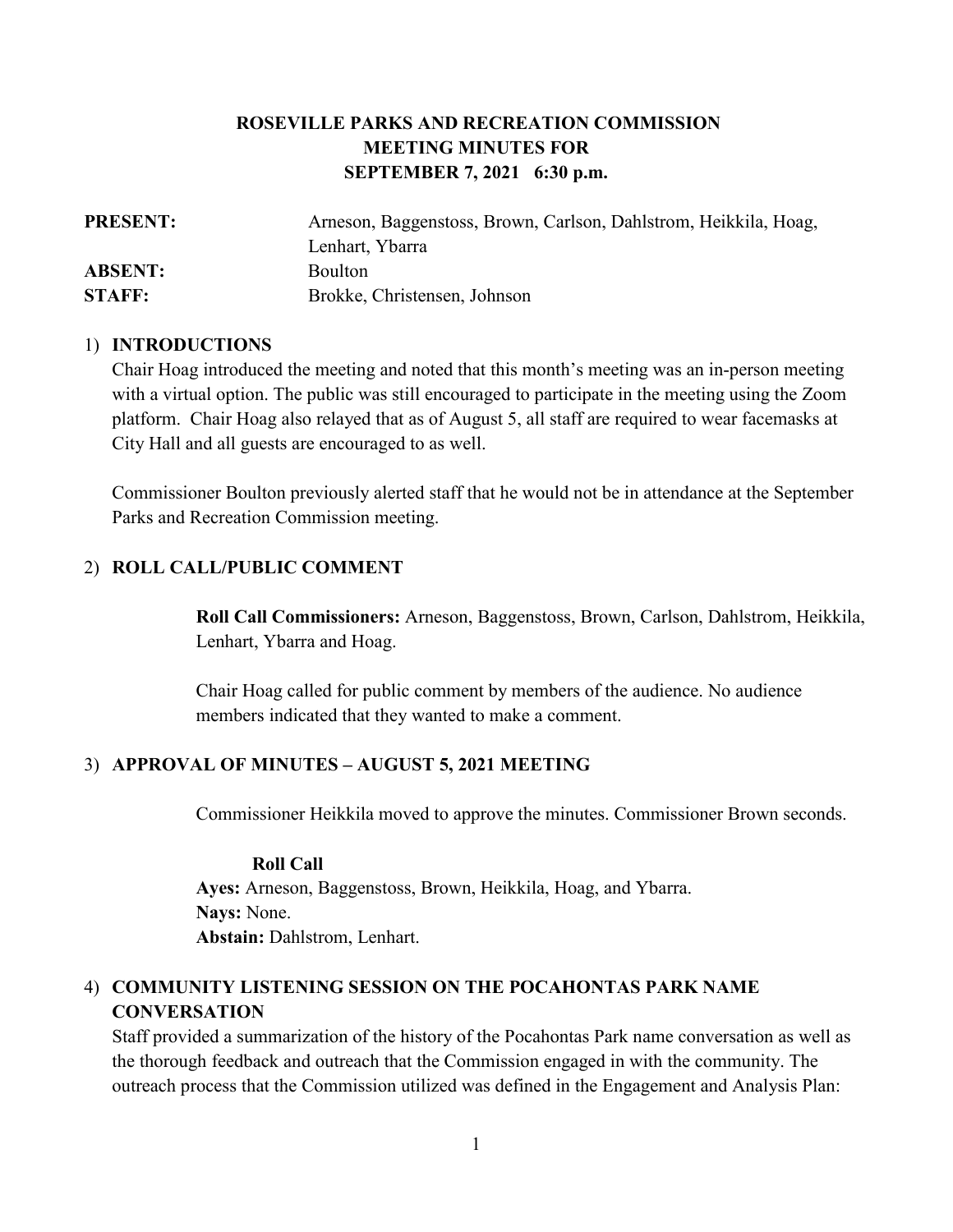- Objective
	- $\circ$  To engage the impacted communities to assess the impact of the name on their feeling of being "welcomed, included and respected" in Roseville, including the:
		- Native American people who live in Roseville
		- $\blacksquare$  Indigenous populations of Minnesota who have expertise
		- Neighbors of Pocahontas Park
		- Entire Roseville community

Staff also provided a list of individuals with similar expertise that provided formal feedback to the Commission:

- Shannon Geshick (Minnesota Indian Affairs Council/Roseville Resident)
- Wayne Ducheneaux (Native Governance Center)
- John Bobolink (St. Paul Public Schools Indian Education Program)
- Roseville Area Schools American Indian Parent Advisory Committee
- Metropolitan Urban Indian Directors Group
- Jerry Dearly (Lakota Elder, Teacher and Language Expert)

Common themes that were shared by the individuals with expertise included:

- Varying opinions about whether the name is "offensive"
- Concerns about the lack of Pocahontas ties to MN
- Concerns about generalization/stereotyping of Native Americans based on past imagery
- Concerns about distortion of Pocahontas' image/story
- General feeling that the name should be changed
- Many felt that a new name with reference to Dakota or Native American people would be appropriate, but were hesitant to offer a suggestion

The Commission reviewed the additional resources that were shared, the one page informational flyer, articles from external media, and community engagement events that the Commission participated in.

Finally, feedback that was received from the community was summarized:

- Many informal conversations over the summer
- 44 written comments received
- 26 residents submitted written feedback
- 6 residents identified as Native American
- Several attended meetings to provide feedback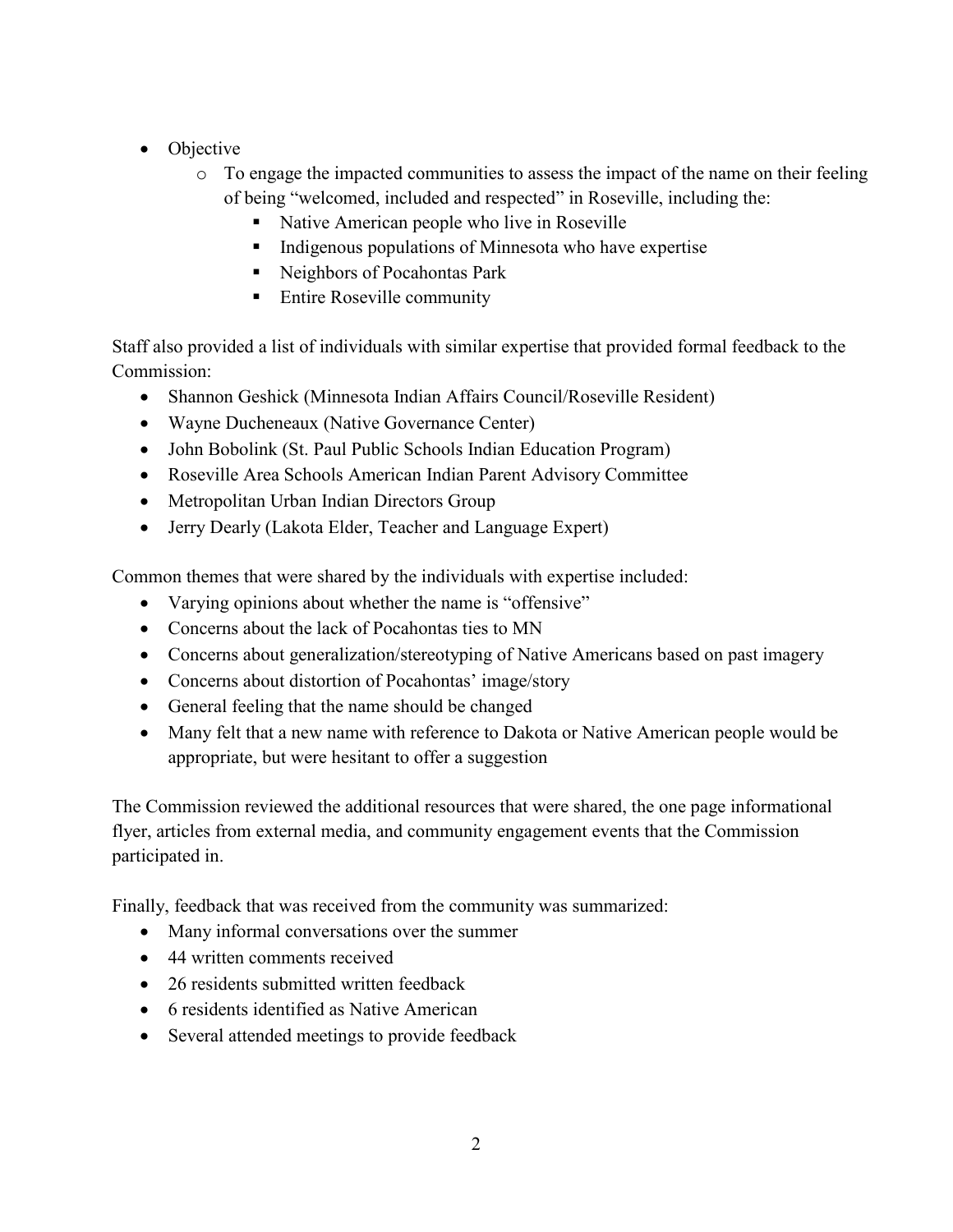## **S. McGiffin, 1579 Brooks Avenue, Roseville**

The resident relayed a story about how Pocahontas Park was possibly going to be named Rosebrook Park. However, due to a clerical mix-up, when the parks were being named, the names became interchanged. She noted she was unhappy with the name change at the time.

She also added her concern that Pocahontas Park did not get basketball courts, walkways or refinished benches during the most recent park updates. In addition, she stated that she has not received any Commission packets regarding the Pocahontas Park name discussion and she has had difficulty with viewing the televised Commission meetings, as she does not have cable. Recently, she was able to see the televised Commission meetings and she also acknowledged receiving the resident letter, alerting members of the Pocahontas neighborhood of the name conversation and inviting them to attend tonight's listening session. However, she believed that the neighborhood residents have potentially been shut out of the discussion.

In conclusion, she stated that the name of Pocahontas Park should be changed to reflect someone in the local tribal area.

### **K. Vandry, 2450 Holton Street**

Ms. Vandry commended the work of the Commission in taking this discussion to the community at large as well as to those in the Pocahontas Park neighborhood. She relayed her original excitement of living so close to a park when she moved to her home in Roseville. However, she was perplexed and concerned with the name and she has chosen to not refer to the park as Pocahontas Park with her children. The energy around the discussion and potential name change is very exciting for her to see. She added that a name change in conjunction with additional park updates that could help reflect and educate the community on the Dakota people (native plantings, educational trail, natural playground, etc.) would be a welcome change to the park.

#### **K. Ramundt, 1161 Laure Road West**

Ms. Ramundt thanked the Commission for all of the work they have done with gathering information on the name change. She also expressed how happy she is that the city is making these types of decisions.

She stated that she does feel the name needs to be changed. She added that she is not aware of any other name utilized by the city that represents the Dakota people and she sees this as a potential opportunity to start conversations within the community. However, she would defer the actual naming to the Dakota people.

No further meeting attendees acknowledged that they would like to speak. Chair Hoag closed the public listening session.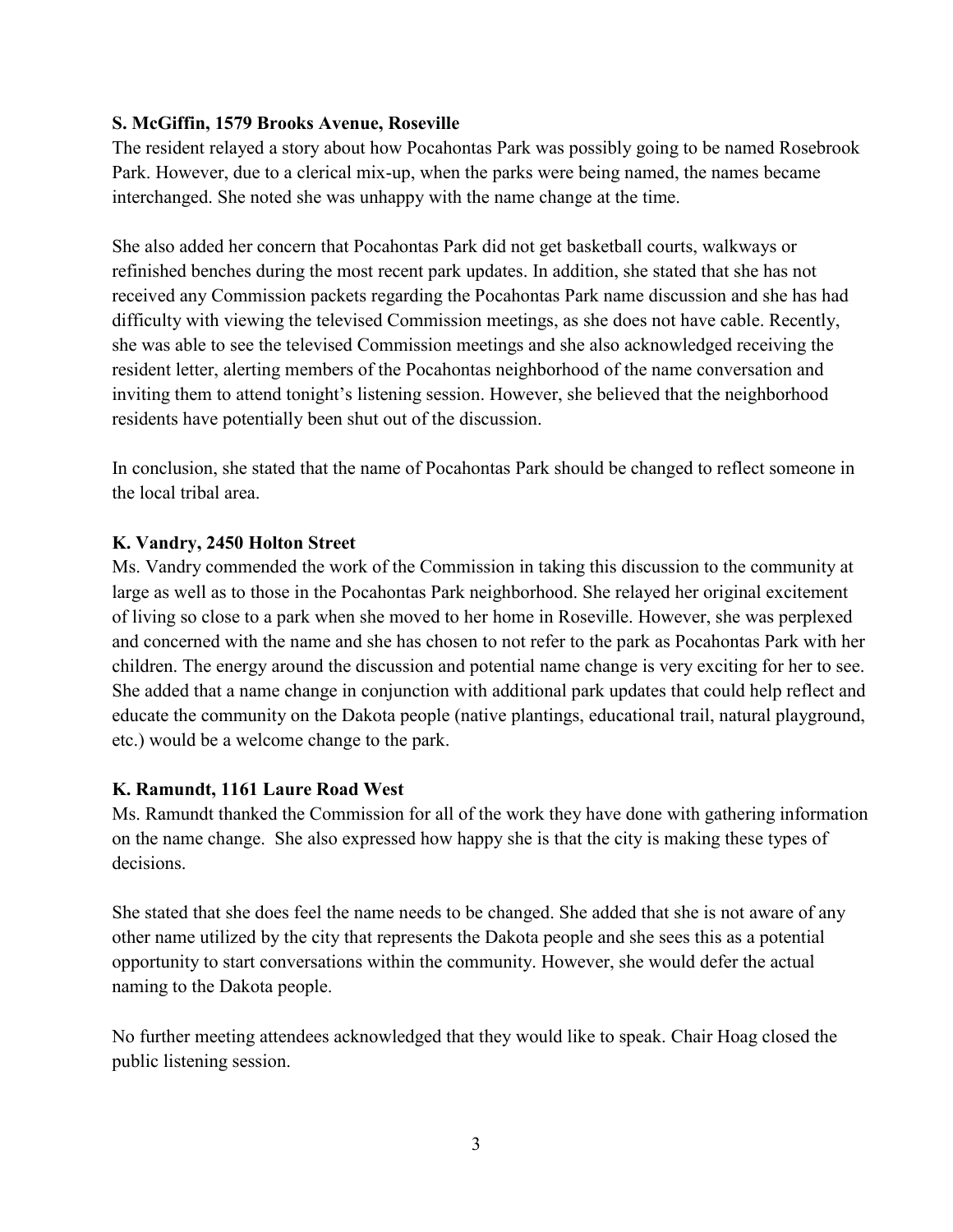## 5) **DETERMINE NEXT STEPS ON POCAHONTAS NAME CONVERSATION**

Chair Hoag posed the question to the Commission of if the name of Pocahontas Park should be changed.

Commissioner Brown asked if it would potentially make sense to change Pocahontas Park's name to Rosebrook and then change the name of the current Rosebrook Park.

Staff relayed that the switching of the names has been a community discussion over the years. However, there is not an official record of the names being changed. In addition, staff added that any change to the current Rosebrook Park's name would require a community engagement process.

Commissioner Baggenstoss thanked the community members who participated and provided feedback throughout the process. He relayed that he feels the name should be changed. Further, he believes that utilizing a (potentially paid) Native American led group to rename the park would be the best next step as suggested by the Metropolitan Urban Indian Group.

Commissioner Lenhart agreed with Commissioner Baggenstoss that the name of Pocahontas Park absolutely should be changed.

Commissioners Brown and Arneson both stated that they believe it is appropriate to change the name based on the feedback the Commission has received.

Chair Hoag relayed that he has been indifferent to changing the name throughout the process. But ultimately, he does believe that the name should be changed. However, he has concerns that only 35- 40 people spoke about the potential name change.

Commissioner Arneson challenged the idea that there has been limited community feedback. He was present at the Discover Your Parks (DYP) event at Pocahontas Park (along with other community events this summer) and received feedback from many attendees that they felt the name should be changed, but they did not have any ideas or suggestions for a new name.

Commissioner Baggenstoss reminded the Commission that they are appointed by the City Council to be Commission members and leaders of the community. He challenged the Commission to be leaders and make the right decision regarding the name of Pocahontas Park and to trust the work the group has put into the name change process.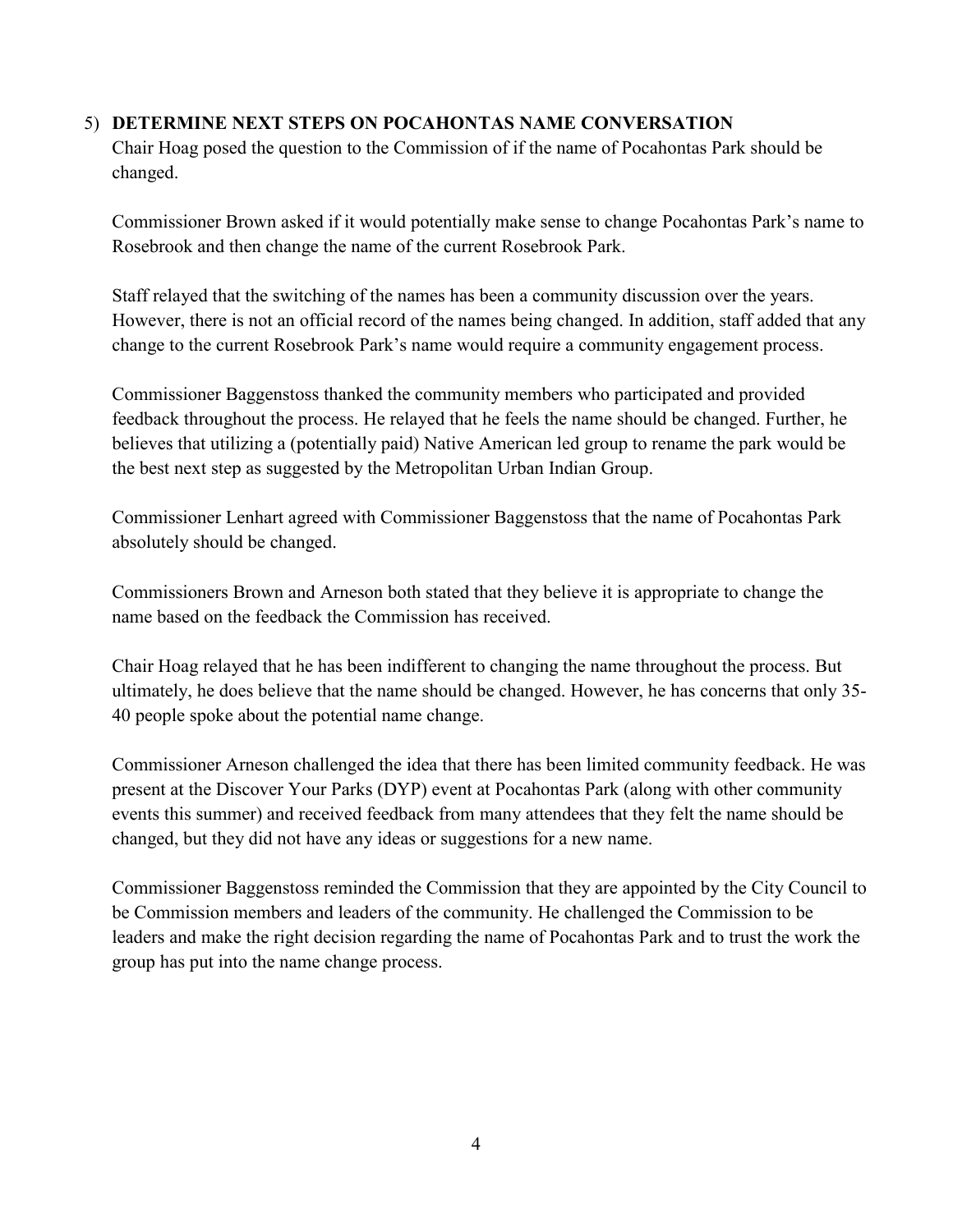Commissioner Lenhart motioned to recommend to the City Council that the name of Pocahontas Park should be changed. Commissioner Heikkila seconds.

## **Roll Call**

**Ayes:** Arneson, Baggenstoss, Brown, Dahlstrom, Heikkila, Hoag, Lenhart and Ybarra. **Nays:** None. **Abstain:** None.

The Commission discussed bringing the recommendation to the City Council at an upcoming meeting.

Commissioner Lenhart stated that she agrees with Commissioner Baggenstoss on potentially paying Native Americans for their work in helping to come up with a new name. Also, she provided name recommendations that she has received from community members:

- Name the park "Prairie Rose" in the Dakota language
- Friendship Park (name provided by an 8-9 year old girl who lives in the Pocahontas Park neighborhood to honor all of the friendships she has made at the park)

Staff recommended that specifics regarding the recommendation to the City Council be discussed at the next Commission meeting. Additionally, staff noted that paying participants to rename a park would be different than the traditional park naming process.

The Commission discussed potential items that could be included in the recommendation to the City Council.

Commissioner Ybarra added that it needs to be considered how community members could feel if money was spent on paying participants to rename the park, instead of on the park itself.

Commissioner Baggenstoss warned the Commission of the potential detriment of not having a Native American group leading the new name discussion. He feels that continuing to sideline the voices that have been sidelined for centuries could be scarring for groups who continue to be marginalized.

The Commission discussed ways to engage the Native voices in the community and the potential makeup of a naming committee.

## **S. McGiffin, 1579 Brooks Avenue, Roseville**

The meeting attendee who was present at City Hall addressed the Commission again. She noted that there are many different nationalities represented in the Pocahontas Park neighborhood, including